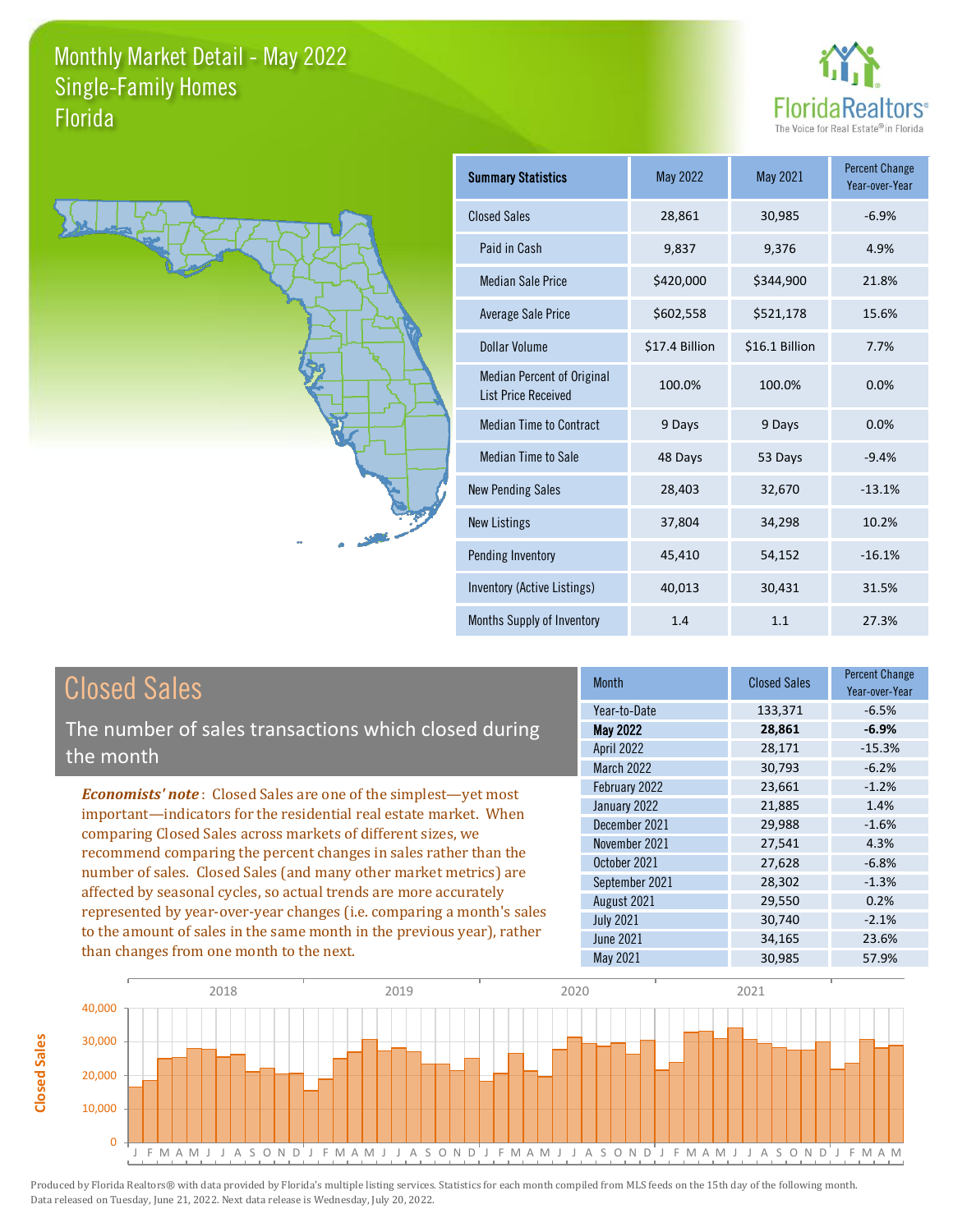

| Cash Sales                                                                     | <b>Month</b>      | <b>Cash Sales</b> | <b>Percent Change</b><br>Year-over-Year |
|--------------------------------------------------------------------------------|-------------------|-------------------|-----------------------------------------|
|                                                                                | Year-to-Date      | 45,190            | 9.6%                                    |
| The number of Closed Sales during the month in which                           | <b>May 2022</b>   | 9,837             | 4.9%                                    |
| buyers exclusively paid in cash                                                | <b>April 2022</b> | 9,751             | $-1.5%$                                 |
|                                                                                | <b>March 2022</b> | 10,326            | 10.2%                                   |
|                                                                                | February 2022     | 8.007             | 15.4%                                   |
|                                                                                | January 2022      | 7,269             | 28.7%                                   |
| <b>Economists' note:</b> Cash Sales can be a useful indicator of the extent to | December 2021     | 9,146             | 27.5%                                   |
| which investors are participating in the market. Why? Investors are            | November 2021     | 8,564             | 41.8%                                   |
| far more likely to have the funds to purchase a home available up front,       | October 2021      | 8,256             | 25.4%                                   |
| whereas the typical homebuyer requires a mortgage or some other                | September 2021    | 8,550             | 38.5%                                   |
| form of financing. There are, of course, many possible exceptions, so          | August 2021       | 9,025             | 48.3%                                   |
| this statistic should be interpreted with care.                                | <b>July 2021</b>  | 9,233             | 49.9%                                   |



# Cash Sales as a Percentage of Closed Sales

The percentage of Closed Sales during the month which were Cash Sales

*Economists' note* : This statistic is simply another way of viewing Cash Sales. The remaining percentages of Closed Sales (i.e. those not paid fully in cash) each month involved some sort of financing, such as mortgages, owner/seller financing, assumed loans, etc.

| Month             | <b>Percent of Closed</b> | <b>Percent Change</b> |
|-------------------|--------------------------|-----------------------|
|                   | Sales Paid in Cash       | Year-over-Year        |
| Year-to-Date      | 33.9%                    | 17.3%                 |
| <b>May 2022</b>   | 34.1%                    | 12.5%                 |
| <b>April 2022</b> | 34.6%                    | 16.5%                 |
| <b>March 2022</b> | 33.5%                    | 17.1%                 |
| February 2022     | 33.8%                    | 16.6%                 |
| January 2022      | 33.2%                    | 26.7%                 |
| December 2021     | 30.5%                    | 29.8%                 |
| November 2021     | 31.1%                    | 35.8%                 |
| October 2021      | 29.9%                    | 34.7%                 |
| September 2021    | 30.2%                    | 40.5%                 |
| August 2021       | 30.5%                    | 48.1%                 |
| <b>July 2021</b>  | 30.0%                    | 53.1%                 |
| <b>June 2021</b>  | 31.2%                    | 64.2%                 |
| May 2021          | 30.3%                    | 57.8%                 |

June 2021 10,649 103.2%

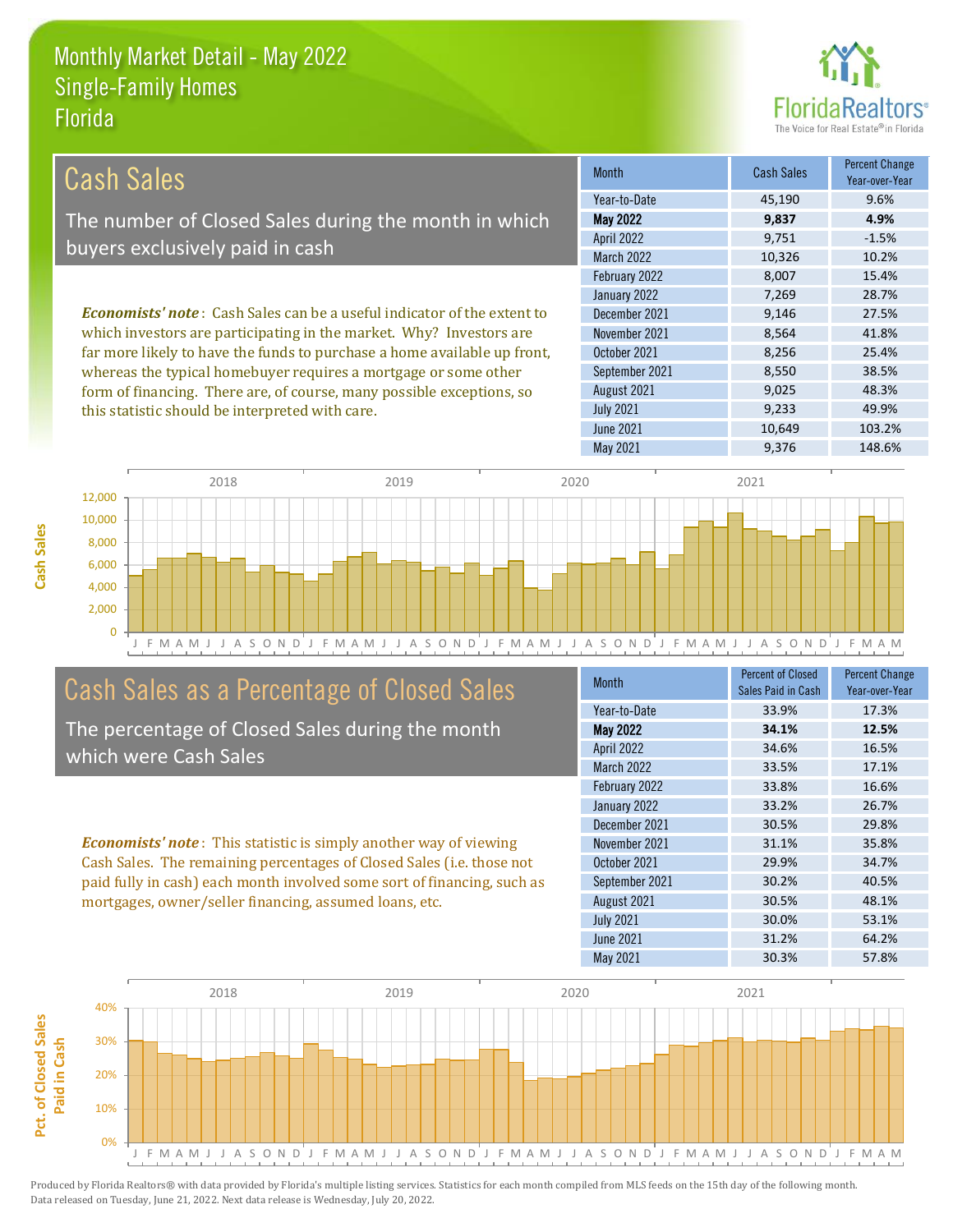

| <b>Median Sale Price</b>                                                  | <b>Month</b>      | <b>Median Sale Price</b> | <b>Percent Change</b><br>Year-over-Year |
|---------------------------------------------------------------------------|-------------------|--------------------------|-----------------------------------------|
|                                                                           | Year-to-Date      | \$400,000                | 22.3%                                   |
| The median sale price reported for the month (i.e. 50%                    | <b>May 2022</b>   | \$420,000                | 21.8%                                   |
| of sales were above and 50% of sales were below)                          | <b>April 2022</b> | \$410,000                | 21.8%                                   |
|                                                                           | <b>March 2022</b> | \$396,558                | 21.3%                                   |
|                                                                           | February 2022     | \$381,481                | 21.1%                                   |
| <b>Economists' note</b> : Median Sale Price is our preferred summary      | January 2022      | \$375,000                | 23.0%                                   |
| statistic for price activity because, unlike Average Sale Price, Median   | December 2021     | \$373,990                | 21.0%                                   |
| Sale Price is not sensitive to high sale prices for small numbers of      | November 2021     | \$364,900                | 19.6%                                   |
| homes that may not be characteristic of the market area. Keep in mind     | October 2021      | \$358,950                | 17.7%                                   |
| that median price trends over time are not always solely caused by        | September 2021    | \$355,000                | 18.3%                                   |
| changes in the general value of local real estate. Median sale price only | August 2021       | \$354,000                | 18.0%                                   |
| reflects the values of the homes that sold each month, and the mix of     | <b>July 2021</b>  | \$355,000                | 20.3%                                   |
| the types of homes that sell can change over time.                        | June 2021         | \$351,000                | 24.5%                                   |



## Average Sale Price

The average sale price reported for the month (i.e. total sales in dollars divided by the number of sales)

*Economists' note* : Usually, we prefer Median Sale Price over Average Sale Price as a summary statistic for home prices. However, Average Sale Price does have its uses—particularly when it is analyzed alongside the Median Sale Price. For one, the relative difference between the two statistics can provide some insight into the market for higher-end homes in an area.

| <b>Month</b>      | <b>Average Sale Price</b> | <b>Percent Change</b><br>Year-over-Year |
|-------------------|---------------------------|-----------------------------------------|
| Year-to-Date      | \$572,076                 | 14.1%                                   |
| <b>May 2022</b>   | \$602,558                 | 15.6%                                   |
| April 2022        | \$597,718                 | 12.8%                                   |
| <b>March 2022</b> | \$571,245                 | 11.7%                                   |
| February 2022     | \$543,977                 | 16.9%                                   |
| January 2022      | \$530,419                 | 16.7%                                   |
| December 2021     | \$549,638                 | 19.0%                                   |
| November 2021     | \$507,302                 | 17.2%                                   |
| October 2021      | \$483,685                 | 12.9%                                   |
| September 2021    | \$486,101                 | 16.3%                                   |
| August 2021       | \$495,937                 | 19.7%                                   |
| <b>July 2021</b>  | \$502,541                 | 22.8%                                   |
| <b>June 2021</b>  | \$522,825                 | 36.0%                                   |
| May 2021          | \$521,178                 | 47.3%                                   |

May 2021 **\$344,900** 27.7%



Produced by Florida Realtors® with data provided by Florida's multiple listing services. Statistics for each month compiled from MLS feeds on the 15th day of the following month. Data released on Tuesday, June 21, 2022. Next data release is Wednesday, July 20, 2022.

**Average Sale Price**

**Average Sale Price**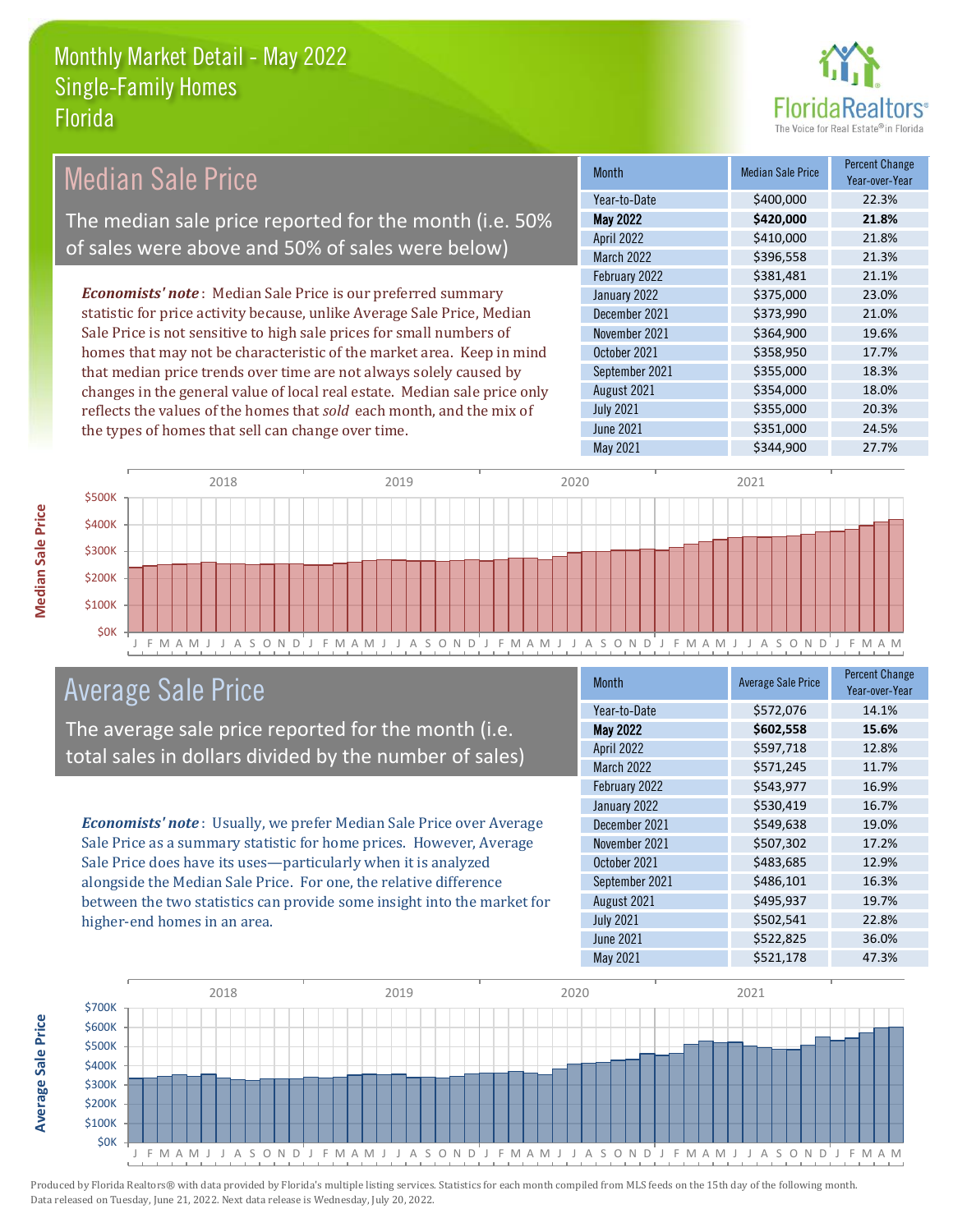

## Dollar Volume

The sum of the sale prices for all sales which closed during the month

*Economists' note* : Dollar Volume is simply the sum of all sale prices in a given time period, and can quickly be calculated by multiplying Closed Sales by Average Sale Price. It is a strong indicator of the health of the real estate industry in a market, and is of particular interest to real estate professionals, investors, analysts, and government agencies. Potential home sellers and home buyers, on the other hand, will likely be better served by paying attention to trends in the two components of Dollar Volume (i.e. sales and prices) individually.

| <b>Month</b>     | <b>Dollar Volume</b> | <b>Percent Change</b><br>Year-over-Year |
|------------------|----------------------|-----------------------------------------|
| Year-to-Date     | \$76.3 Billion       | 6.7%                                    |
| <b>May 2022</b>  | \$17.4 Billion       | 7.7%                                    |
| April 2022       | \$16.8 Billion       | $-4.5%$                                 |
| March 2022       | \$17.6 Billion       | 4.8%                                    |
| February 2022    | \$12.9 Billion       | 15.5%                                   |
| January 2022     | \$11.6 Billion       | 18.4%                                   |
| December 2021    | \$16.5 Billion       | 17.0%                                   |
| November 2021    | \$14.0 Billion       | 22.3%                                   |
| October 2021     | \$13.4 Billion       | 5.1%                                    |
| September 2021   | \$13.8 Billion       | 14.8%                                   |
| August 2021      | \$14.7 Billion       | 19.9%                                   |
| <b>July 2021</b> | \$15.4 Billion       | 20.2%                                   |
| <b>June 2021</b> | \$17.9 Billion       | 68.1%                                   |
| <b>May 2021</b>  | \$16.1 Billion       | 132.6%                                  |



# Median Percent of Original List Price Received

The median of the sale price (as a percentage of the original list price) across all properties selling during the month

*Economists' note* : The Median Percent of Original List Price Received is useful as an indicator of market recovery, since it typically rises as buyers realize that the market may be moving away from them and they need to match the selling price (or better it) in order to get a contract on the house. This is usually the last measure to indicate a market has shifted from down to up, so it is what we would call a *lagging* indicator.

| <b>Month</b>     | Med. Pct. of Orig.         | <b>Percent Change</b> |
|------------------|----------------------------|-----------------------|
|                  | <b>List Price Received</b> | Year-over-Year        |
| Year-to-Date     | 100.0%                     | 0.0%                  |
| <b>May 2022</b>  | 100.0%                     | 0.0%                  |
| April 2022       | 100.0%                     | 0.0%                  |
| March 2022       | 100.0%                     | 0.2%                  |
| February 2022    | 100.0%                     | 1.2%                  |
| January 2022     | 100.0%                     | 1.6%                  |
| December 2021    | 100.0%                     | 1.5%                  |
| November 2021    | 100.0%                     | 1.5%                  |
| October 2021     | 100.0%                     | 1.7%                  |
| September 2021   | 100.0%                     | 2.0%                  |
| August 2021      | 100.0%                     | 2.2%                  |
| <b>July 2021</b> | 100.0%                     | 2.6%                  |
| June 2021        | 100.0%                     | 2.8%                  |
| May 2021         | 100.0%                     | 2.8%                  |

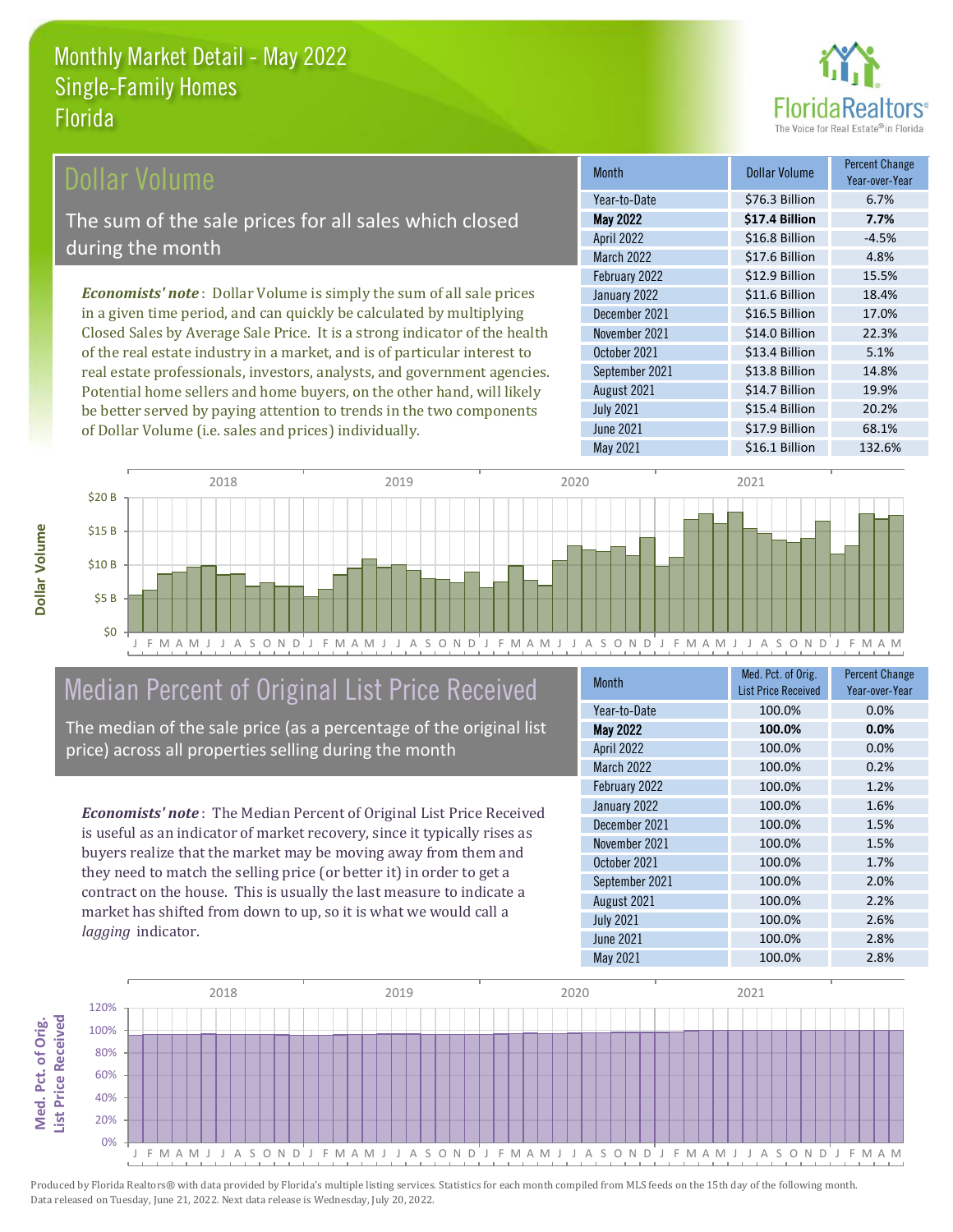

#### *Economists' note* : Like Time to Sale, Time to Contract is a measure of the length of the home selling process calculated for sales which closed during the month. The difference is that Time to Contract measures the number of days between the initial listing of a property and the January 2022 14 Days -33.3% December 2021 12 Days -36.8% November 2021 **11 Days** -42.1% October 2021 12 Days -42.9% Month Median Time to Contract Percent Change Year-over-Year May 2022 **9 Days 0.0%** Year-to-Date 10 Days -28.6% April 2022 8 Days -27.3% March 2022 9 Days -40.0% February 2022 12 Days -42.9% Median Time to Contract The median number of days between the listing date and contract date for all Closed Sales during the month

signing of the contract which eventually led to the closing of the sale. When the gap between Median Time to Contract and Median Time to Sale grows, it is usually a sign of longer closing times and/or declining numbers of cash sales.

| <b>Month</b>     | <b>Mediali Thile to</b><br>Contract | <b>Percent Unange</b><br>Year-over-Year |
|------------------|-------------------------------------|-----------------------------------------|
| Year-to-Date     | 10 Days                             | $-28.6%$                                |
| May 2022         | 9 Days                              | 0.0%                                    |
| April 2022       | 8 Days                              | $-27.3%$                                |
| March 2022       | 9 Days                              | $-40.0%$                                |
| February 2022    | 12 Days                             | $-42.9%$                                |
| January 2022     | 14 Days                             | $-33.3%$                                |
| December 2021    | 12 Days                             | $-36.8%$                                |
| November 2021    | 11 Days                             | $-42.1%$                                |
| October 2021     | 12 Days                             | $-42.9%$                                |
| September 2021   | 10 Days                             | $-56.5%$                                |
| August 2021      | 9 Days                              | $-69.0%$                                |
| <b>July 2021</b> | 9 Days                              | $-76.3%$                                |
| <b>June 2021</b> | 8 Days                              | $-81.4%$                                |
| May 2021         | 9 Days                              | $-71.9%$                                |



# Median Time to Sale

**Median Time to** 

**Median Time to** 

The median number of days between the listing date and closing date for all Closed Sales during the month

*Economists' note* : Time to Sale is a measure of the length of the home selling process, calculated as the number of days between the initial listing of a property and the closing of the sale. *Median* Time to Sale is the amount of time the "middle" property selling this month was on the market. That is, 50% of homes selling this month took *less* time to sell, and 50% of homes took *more* time to sell. Median Time to Sale gives a more accurate picture than Average Time to Sale, which can be skewed upward by small numbers of properties taking an abnormally long time to sell.

| <b>Month</b>      | <b>Median Time to Sale</b> | <b>Percent Change</b><br>Year-over-Year |
|-------------------|----------------------------|-----------------------------------------|
| Year-to-Date      | 51 Days                    | $-13.6%$                                |
| May 2022          | 48 Days                    | $-9.4%$                                 |
| April 2022        | 48 Days                    | $-12.7%$                                |
| <b>March 2022</b> | 49 Days                    | $-15.5%$                                |
| February 2022     | 54 Days                    | $-19.4%$                                |
| January 2022      | 58 Days                    | $-15.9%$                                |
| December 2021     | 55 Days                    | $-15.4%$                                |
| November 2021     | 53 Days                    | $-17.2%$                                |
| October 2021      | 53 Days                    | $-20.9%$                                |
| September 2021    | 53 Days                    | $-22.1%$                                |
| August 2021       | 51 Days                    | $-30.1%$                                |
| <b>July 2021</b>  | 51 Days                    | $-37.8%$                                |
| <b>June 2021</b>  | 52 Days                    | $-40.9%$                                |
| May 2021          | 53 Days                    | $-30.3%$                                |

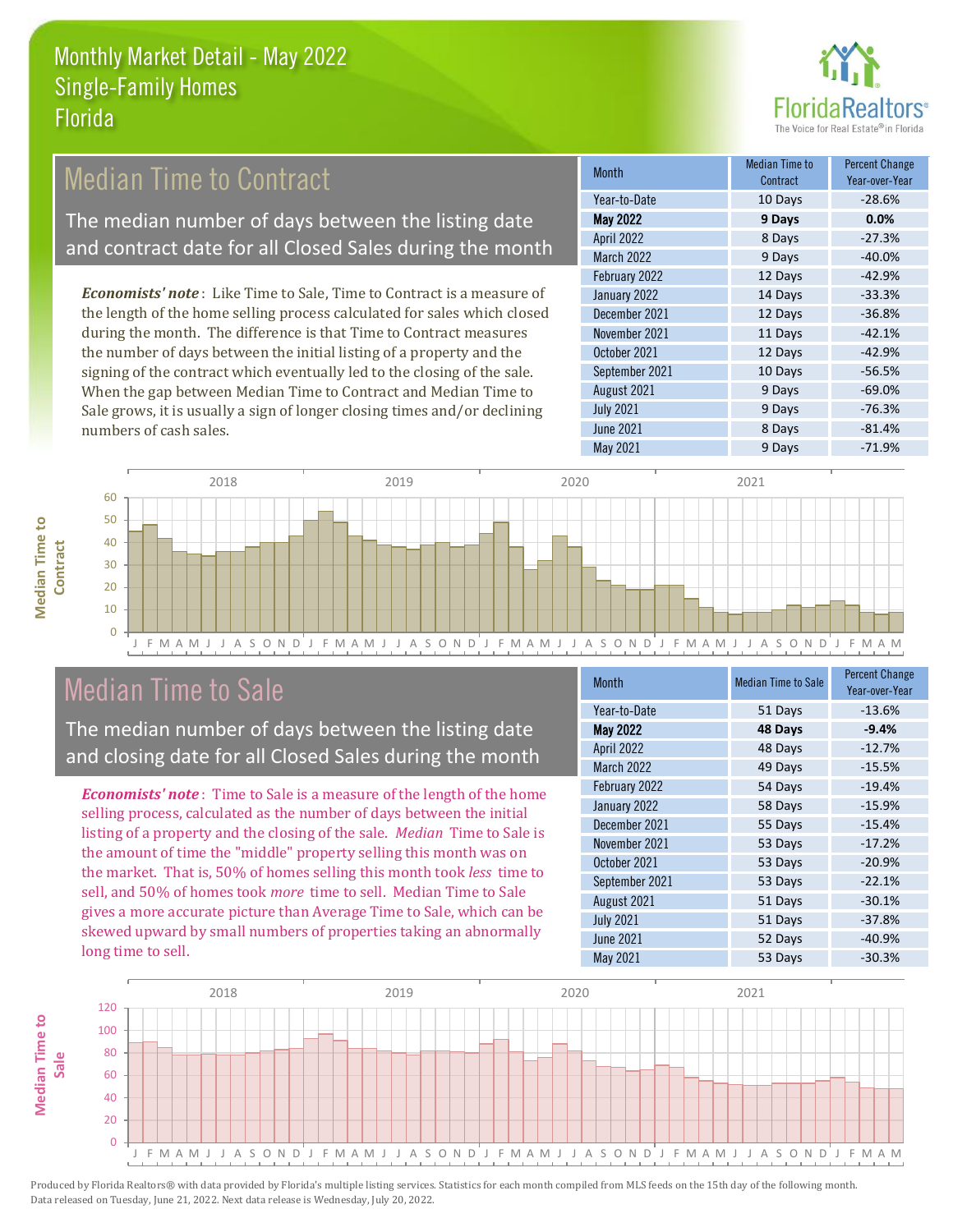distressed properties for sale.



| <b>New Pending Sales</b>                                                      | <b>Month</b>      | <b>New Pending Sales</b> | <b>Percent Change</b><br>Year-over-Year |
|-------------------------------------------------------------------------------|-------------------|--------------------------|-----------------------------------------|
|                                                                               | Year-to-Date      | 145,729                  | $-12.3%$                                |
| The number of listed properties that went under                               | <b>May 2022</b>   | 28,403                   | $-13.1%$                                |
|                                                                               | <b>April 2022</b> | 28,881                   | $-13.9%$                                |
| contract during the month                                                     | <b>March 2022</b> | 31,571                   | $-12.4%$                                |
|                                                                               | February 2022     | 28,347                   | $-12.6%$                                |
| <b>Economists' note:</b> Because of the typical length of time it takes for a | January 2022      | 28,527                   | $-9.4%$                                 |
| sale to close, economists consider Pending Sales to be a decent               | December 2021     | 24,356                   | $-4.2%$                                 |
| indicator of potential future Closed Sales. It is important to bear in        | November 2021     | 27,173                   | 1.6%                                    |
| mind, however, that not all Pending Sales will be closed successfully.        | October 2021      | 30,128                   | $-3.6%$                                 |
| So, the effectiveness of Pending Sales as a future indicator of Closed        | September 2021    | 28,941                   | $-6.1\%$                                |
| Sales is susceptible to changes in market conditions such as the              | August 2021       | 30,788                   | $-4.7\%$                                |
| availability of financing for homebuyers and the inventory of                 | <b>July 2021</b>  | 29,191                   | $-14.1%$                                |



# New Listings

The number of properties put onto the market during the month

*Economists' note* : New Listings tend to rise in delayed response to increasing prices, so they are often seen as a lagging indicator of market health. As prices rise, potential sellers raise their estimations of value—and in the most recent cycle, rising prices have freed up many potential sellers who were previously underwater on their mortgages. Note that in our calculations, we take care to not include properties that were recently taken off the market and quickly relisted, since these are not really *new* listings.

| <b>Month</b>      | <b>New Listings</b> | <b>Percent Change</b><br>Year-over-Year |
|-------------------|---------------------|-----------------------------------------|
| Year-to-Date      | 164,029             | 1.8%                                    |
| May 2022          | 37,804              | 10.2%                                   |
| April 2022        | 34,409              | $-1.8%$                                 |
| <b>March 2022</b> | 35,019              | 1.3%                                    |
| February 2022     | 29,041              | 0.8%                                    |
| January 2022      | 27,756              | $-2.4%$                                 |
| December 2021     | 23,329              | $-1.6%$                                 |
| November 2021     | 26,869              | 3.5%                                    |
| October 2021      | 31,179              | $-3.5%$                                 |
| September 2021    | 31,346              | 2.2%                                    |
| August 2021       | 33,485              | 10.6%                                   |
| <b>July 2021</b>  | 34,835              | 12.1%                                   |
| <b>June 2021</b>  | 35,549              | 21.6%                                   |
| May 2021          | 34,298              | 10.2%                                   |

June 2021 31,070 -10.8%



Produced by Florida Realtors® with data provided by Florida's multiple listing services. Statistics for each month compiled from MLS feeds on the 15th day of the following month. Data released on Tuesday, June 21, 2022. Next data release is Wednesday, July 20, 2022.

**New Listings**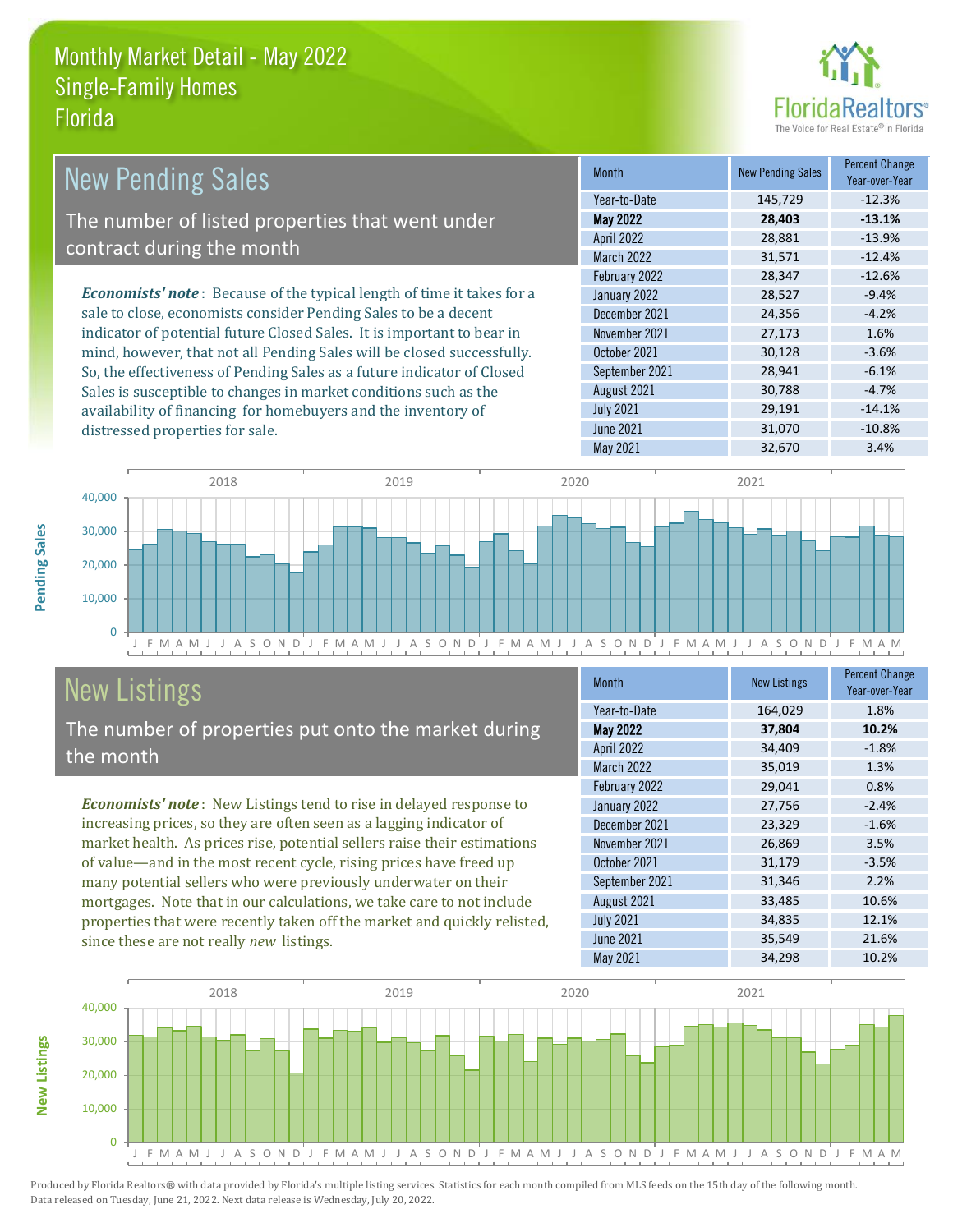

# *Economists' note* : There are a number of ways to define and calculate Inventory. Our method is to simply count the number of active listings Inventory (Active Listings) The number of property listings active at the end of the month

on the last day of the month, and hold this number to compare with the same month the following year. Inventory rises when New Listings are outpacing the number of listings that go off-market (regardless of whether they actually sell). Likewise, it falls when New Listings aren't keeping up with the rate at which homes are going off-market.

| <b>Month</b>             | Inventory | <b>Percent Change</b><br>Year-over-Year |
|--------------------------|-----------|-----------------------------------------|
| <b>YTD (Monthly Avg)</b> | 31,149    | $-7.6%$                                 |
| <b>May 2022</b>          | 40,013    | 31.5%                                   |
| April 2022               | 32,485    | 6.9%                                    |
| <b>March 2022</b>        | 28,436    | $-10.2%$                                |
| February 2022            | 26,902    | $-24.1%$                                |
| January 2022             | 27,909    | $-31.3%$                                |
| December 2021            | 30,344    | $-33.7%$                                |
| November 2021            | 33,965    | $-32.1%$                                |
| October 2021             | 36,528    | $-30.7%$                                |
| September 2021           | 37,781    | $-29.2%$                                |
| August 2021              | 37,482    | $-32.4%$                                |
| <b>July 2021</b>         | 36,687    | $-38.9%$                                |
| <b>June 2021</b>         | 32,835    | $-49.8%$                                |
| May 2021                 | 30,431    | $-60.3%$                                |



# Months Supply of Inventory

An estimate of the number of months it will take to deplete the current Inventory given recent sales rates

*Economists' note* : MSI is a useful indicator of market conditions. The benchmark for a balanced market (favoring neither buyer nor seller) is 5.5 months of inventory. Anything higher is traditionally a buyers' market, and anything lower is a sellers' market. There is no single accepted way of calculating MSI. A common method is to divide current Inventory by the most recent month's Closed Sales count, but this count is a usually poor predictor of future Closed Sales due to seasonal cycles. To eliminate seasonal effects, we use the 12-month average of monthly Closed Sales instead.

| <b>Month</b>             | <b>Months Supply</b> | <b>Percent Change</b><br>Year-over-Year |
|--------------------------|----------------------|-----------------------------------------|
| <b>YTD (Monthly Avg)</b> | 1.1                  | $-15.4%$                                |
| May 2022                 | 1.4                  | 27.3%                                   |
| April 2022               | 1.1                  | 0.0%                                    |
| <b>March 2022</b>        | 1.0                  | $-16.7%$                                |
| February 2022            | 0.9                  | $-30.8%$                                |
| January 2022             | 1.0                  | $-37.5%$                                |
| December 2021            | 1.0                  | $-44.4%$                                |
| November 2021            | 1.2                  | $-40.0%$                                |
| October 2021             | 1.3                  | $-38.1%$                                |
| September 2021           | 1.3                  | $-40.9%$                                |
| August 2021              | 1.3                  | $-43.5%$                                |
| <b>July 2021</b>         | 1.2                  | $-52.0%$                                |
| <b>June 2021</b>         | 1.1                  | $-60.7%$                                |
| May 2021                 | 1.1                  | $-66.7%$                                |

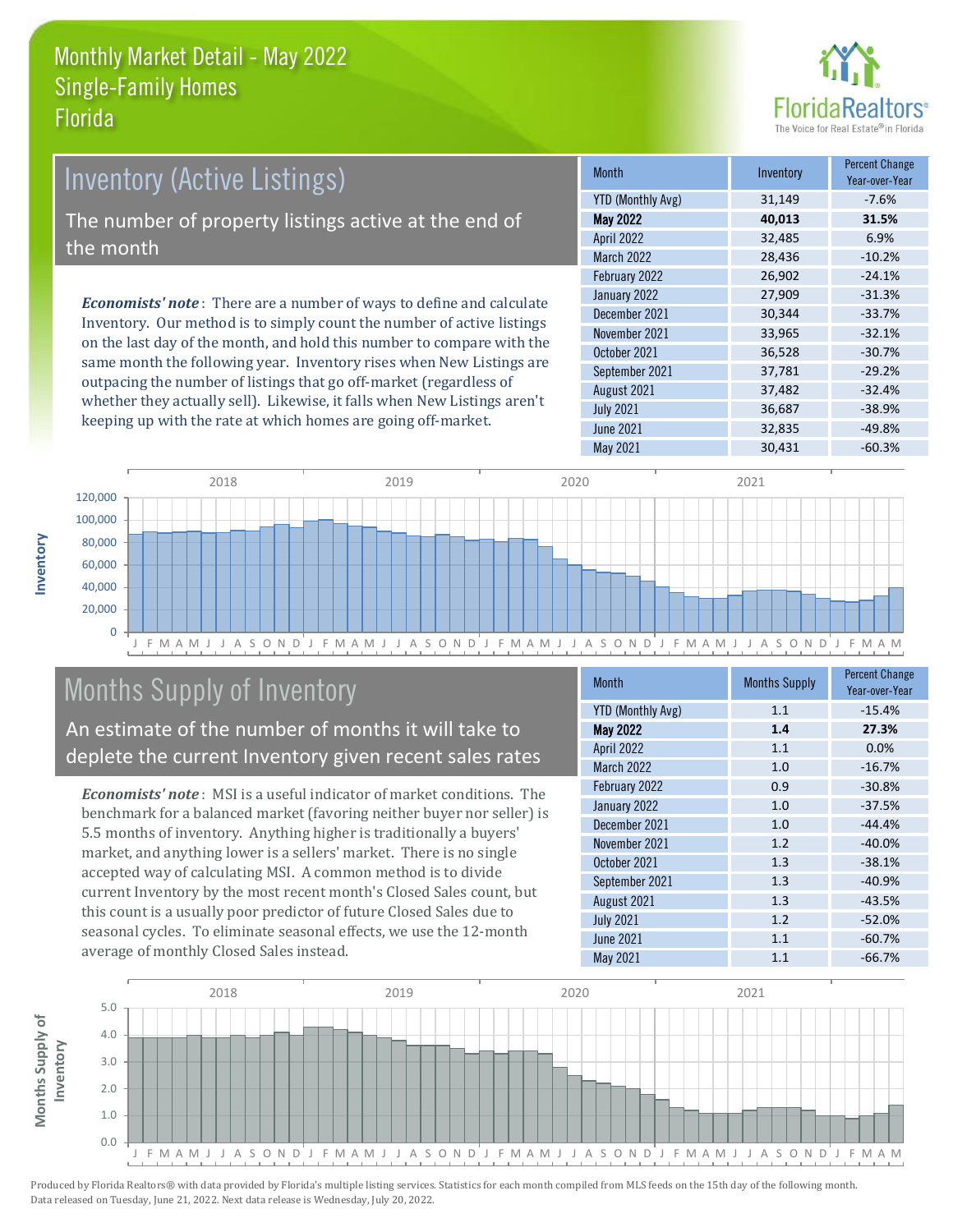

# Closed Sales by Sale Price

The number of sales transactions which closed during the month

*Economists' note:* Closed Sales are one of the simplest—yet most important—indicators for the residential real estate market. When comparing Closed Sales across markets of different sizes, we recommend comparing the percent changes in sales rather than the number of sales. Closed Sales (and many other market metrics) are affected by seasonal cycles, so actual trends are more accurately represented by year-over-year changes (i.e. comparing a month's sales to the amount of sales in the same month in the previous year), rather than changes from one month to the next.

| Sale Price            | <b>Closed Sales</b> | <b>Percent Change</b><br>Year-over-Year |
|-----------------------|---------------------|-----------------------------------------|
| Less than \$50,000    | 36                  | $-47.8%$                                |
| \$50,000 - \$99,999   | 159                 | $-42.0%$                                |
| $$100,000 - $149,999$ | 346                 | $-58.3%$                                |
| $$150,000 - $199,999$ | 902                 | $-59.4%$                                |
| \$200,000 - \$249,999 | 1,745               | $-53.6%$                                |
| \$250,000 - \$299,999 | 2,667               | $-44.6%$                                |
| \$300,000 - \$399,999 | 7,166               | 0.5%                                    |
| \$400,000 - \$599,999 | 8,416               | 34.5%                                   |
| \$600,000 - \$999,999 | 4,827               | 41.5%                                   |
| \$1,000,000 or more   | 2,597               | 16.9%                                   |



# Median Time to Contract by Sale Price The median number of days between the listing date

and contract date for all Closed Sales during the month

*Economists' note* : Like Time to Sale, Time to Contract is a measure of the length of the home selling process calculated for sales which closed during the month. The difference is that Time to Contract measures the number of days between the initial listing of a property and the signing of the contract which eventually led to the closing of the sale. When the gap between Median Time to Contract and Median Time to Sale grows, it is usually a sign of longer closing times and/or declining numbers of cash sales.

| <b>Sale Price</b>     | <b>Median Time to</b><br>Contract | <b>Percent Change</b><br>Year-over-Year |
|-----------------------|-----------------------------------|-----------------------------------------|
| Less than \$50,000    | 19 Days                           | $-20.8%$                                |
| $$50,000 - $99,999$   | 18 Days                           | 12.5%                                   |
| $$100,000 - $149,999$ | 12 Days                           | 9.1%                                    |
| $$150,000 - $199,999$ | 8 Days                            | $-11.1%$                                |
| \$200,000 - \$249,999 | 9 Days                            | 28.6%                                   |
| \$250,000 - \$299,999 | 9 Days                            | 28.6%                                   |
| \$300,000 - \$399,999 | 8 Days                            | 0.0%                                    |
| \$400,000 - \$599,999 | 8 Days                            | $-11.1%$                                |
| \$600,000 - \$999,999 | 9 Days                            | $-18.2%$                                |
| \$1,000,000 or more   | 14 Days                           | $-51.7%$                                |



**Closed Sales**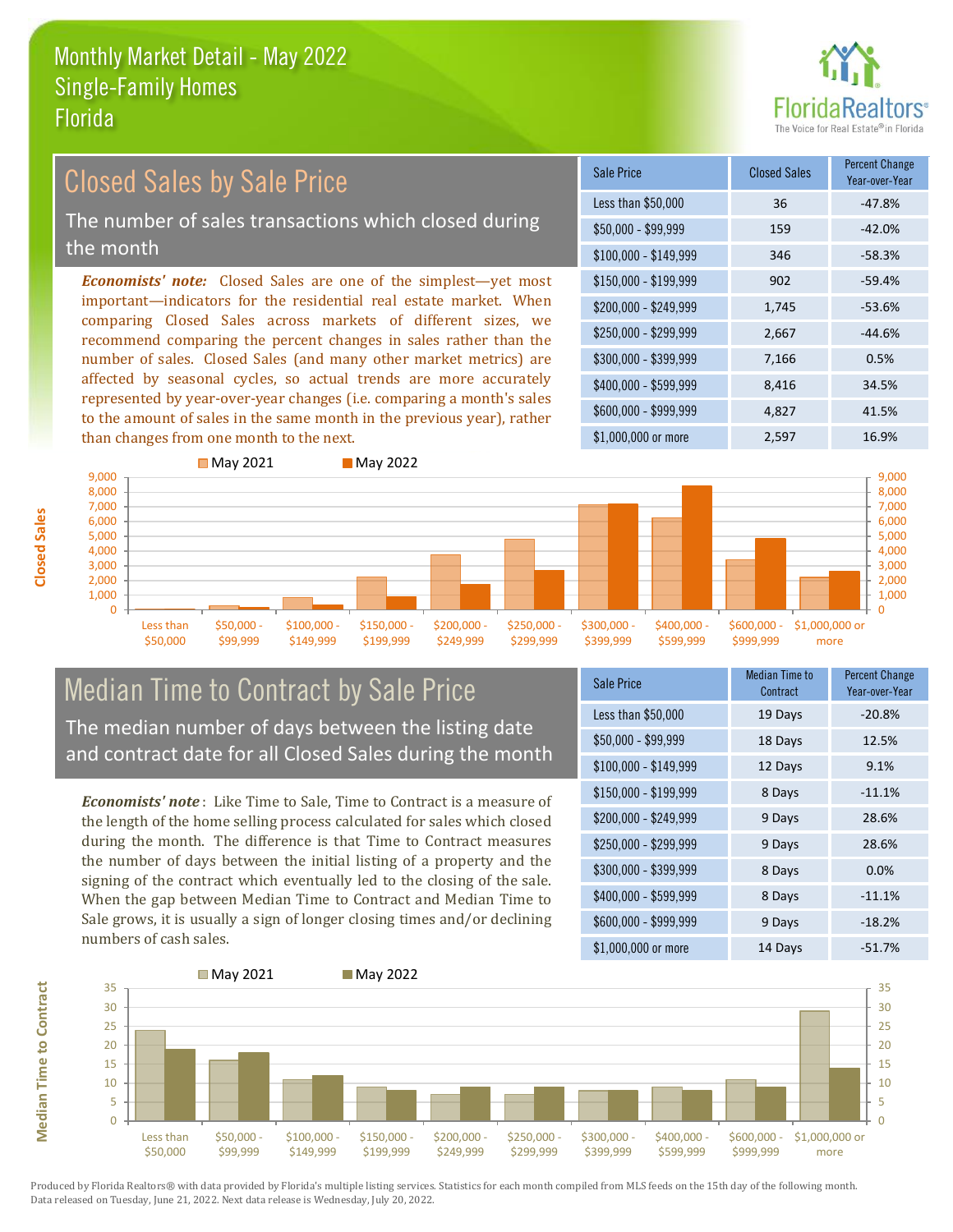

# New Listings by Initial Listing Price

The number of properties put onto the market during the month

*Economists' note:* New Listings tend to rise in delayed response to increasing prices, so they are often seen as a lagging indicator of market health. As prices rise, potential sellers raise their estimations of value—and in the most recent cycle, rising prices have freed up many potential sellers who were previously underwater on their mortgages. Note that in our calculations, we take care to not include properties that were recently taken off the market and quickly relisted, since these are not really *new* listings.

■ May 2021 May 2022

| <b>Initial Listing Price</b> | <b>New Listings</b> | <b>Percent Change</b><br>Year-over-Year |
|------------------------------|---------------------|-----------------------------------------|
| Less than \$50,000           | 36                  | $-41.9%$                                |
| \$50,000 - \$99,999          | 199                 | $-34.8%$                                |
| $$100,000 - $149,999$        | 394                 | $-54.5%$                                |
| $$150,000 - $199,999$        | 1,099               | $-52.7%$                                |
| \$200,000 - \$249,999        | 1,754               | $-49.6%$                                |
| \$250,000 - \$299,999        | 3,197               | $-37.4%$                                |
| \$300,000 - \$399,999        | 8,789               | 8.8%                                    |
| \$400,000 - \$599,999        | 11,188              | 52.6%                                   |
| \$600,000 - \$999,999        | 6,834               | 68.6%                                   |
| \$1,000,000 or more          | 4,314               | 60.7%                                   |





\$600,000 - \$1,000,000 or  $\Omega$ 2,000 4,000 6,000 8,000 10,000

more

12,000

## Inventory by Current Listing Price The number of property listings active at the end of the month

*Economists' note* : There are a number of ways to define and calculate Inventory. Our method is to simply count the number of active listings on the last day of the month, and hold this number to compare with the same month the following year. Inventory rises when New Listings are outpacing the number of listings that go off-market (regardless of whether they actually sell). Likewise, it falls when New Listings aren't keeping up with the rate at which homes are going off-market.

|  | <b>Current Listing Price</b> | Inventory | Percent Change<br>Year-over-Year |
|--|------------------------------|-----------|----------------------------------|
|  | Less than \$50,000           | 35        | $-56.3%$                         |
|  | $$50,000 - $99,999$          | 238       | $-44.9%$                         |
|  | $$100,000 - $149,999$        | 462       | $-47.7%$                         |
|  | $$150,000 - $199,999$        | 1,053     | $-42.5%$                         |
|  | \$200,000 - \$249,999        | 1,525     | $-32.3%$                         |
|  | \$250,000 - \$299,999        | 2,552     | $-20.6%$                         |
|  | \$300,000 - \$399,999        | 7,266     | 27.4%                            |
|  | \$400,000 - \$599,999        | 10,380    | 76.2%                            |
|  | \$600,000 - \$999,999        | 8,150     | 80.3%                            |
|  | \$1,000,000 or more          | 8,352     | 48.7%                            |

\$999,999